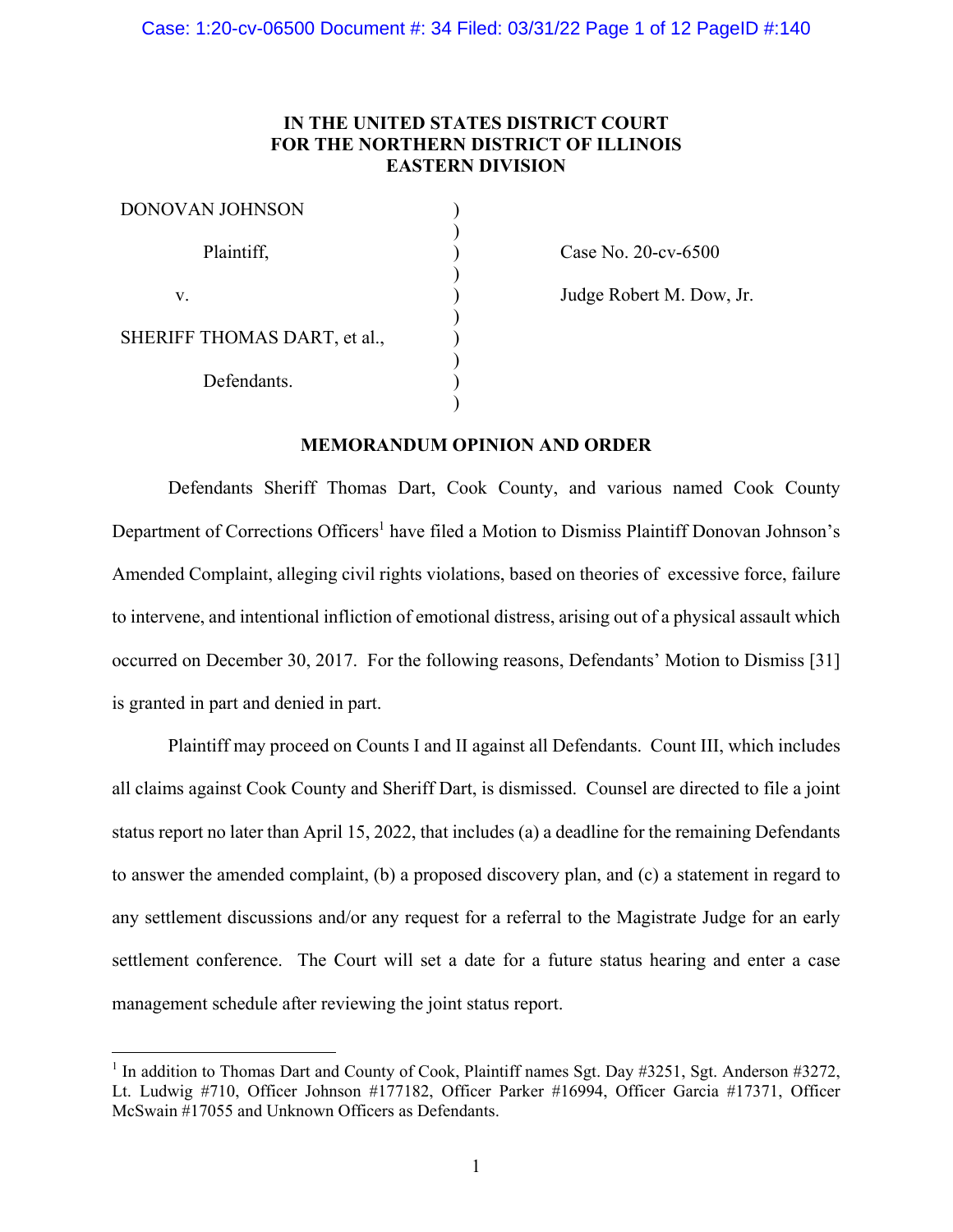## **I. Background**

This is Plaintiff's second lawsuit arising out of the same December 30, 2017, incident at the Cook County Jail. Acting *pro se*, Plaintiff filed the first lawsuit, Case No. 19-cv-4663, on August 21, 2019. In that prior lawsuit, Plaintiff alleged that Sgt. Dae, Sgt. Anderson, and various other unnamed officers "put [Plaintiff] in handcuffs," sprayed mace in Plaintiff's face, and "slam[med] [Plaintiff] to [the] ground" which resulted in Plaintiff sustaining a head injury. [1 at 5]. That complaint also alleged that after being slammed to the ground, certain officers stood on Plaintiff's back "with force" and "drag[ged] [Plaintiff] down the hallway with [his] pants down" exposing his buttocks and resulting in a back injury. [*Id.* at 5-6]. Plaintiff asserted that an unnamed officer was present and videorecording the incident. [*Id.* at 6].

The Court dismissed the original lawsuit on November 22, 2019, because Plaintiff failed to "(1) update his address with the Court; and (2) complete and return the service forms for Defendants." *Johnson v. Dae*, Case No. 19-cv-4663, [11] (N.D. Ill. Nov. 22, 2019). Given the Court's permission for Plaintiff to proceed *in forma pauperis*, Plaintiff was not responsible for serving Defendants on his own. But he was responsible for returning the USM-285 forms so that the US Marshals Service could serve the summons and complaint, and he also was obligated to provide the Court with a proper address so that he could receive all court documents in a timely manner. Plaintiff did not seek reconsideration, nor did he appeal the dismissal order.

Instead, Plaintiff refiled his complaint almost a year later, on November 2, 2020, this time with the assistance of counsel. Although the complaint plainly was not filed within the two-year statute of limitations that applies to this Section 1983 action,<sup>2</sup> Plaintiff relies on the Illinois Savings

<sup>&</sup>lt;sup>2</sup> Because Section 1983 provides no explicit statute of limitations, federal courts borrow the forum state's personal injury statute of limitations, *Wallace v. Kato*, 549 U.S. 384, 388-89 (2007), which in Illinois is two years, see *Licari v. City of Chicago*, 298 F.3d 664, 667-68 (7th Cir. 2002).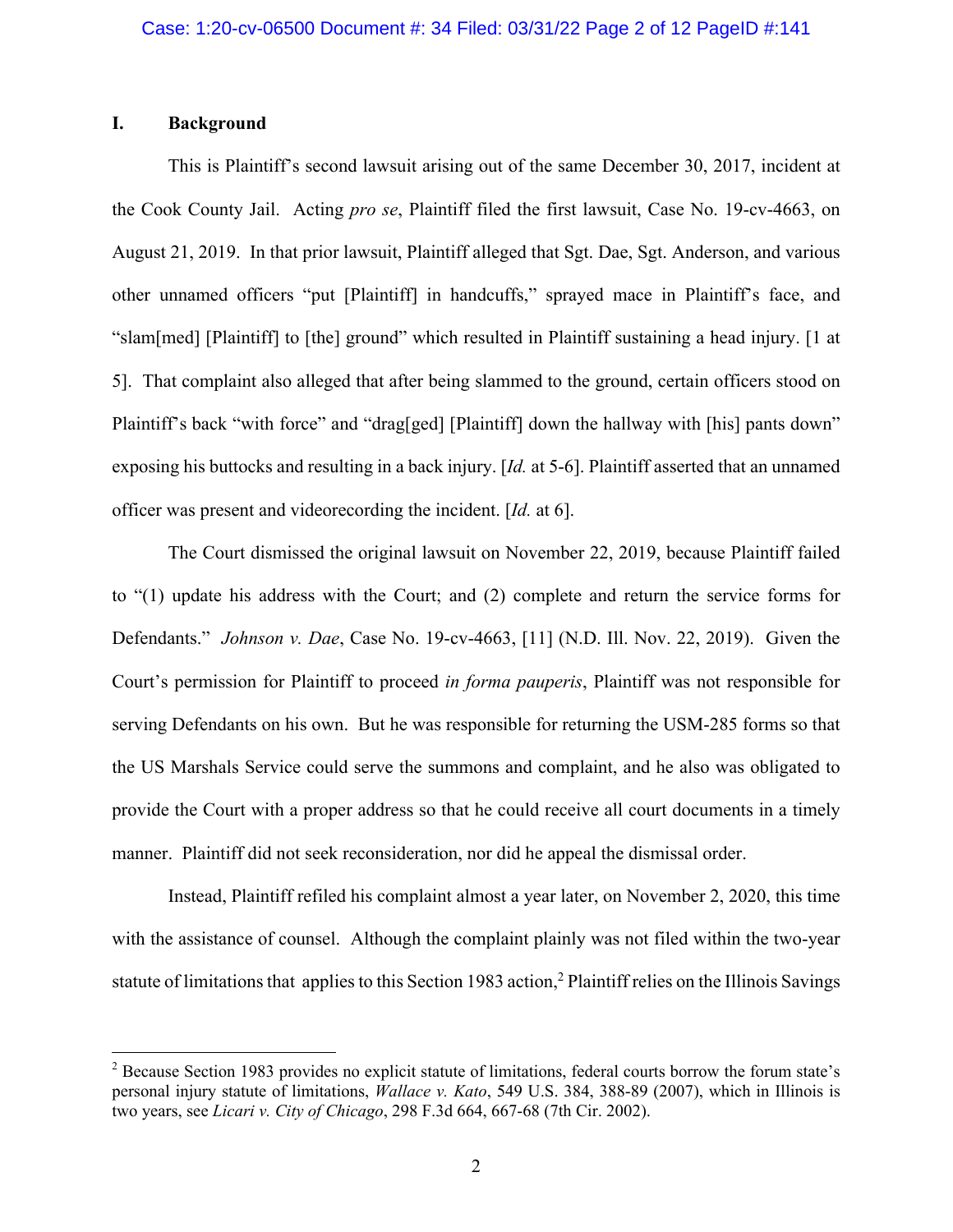## Case: 1:20-cv-06500 Document #: 34 Filed: 03/31/22 Page 3 of 12 PageID #:142

Statute ("Savings Statute"), to assert that his refiled complaint is timely. The Savings Statute provides that "where the time for commencing an action is limited, if … the action is dismissed for want of prosecution … then, whether or not the time limitation for bringing such action expires during the pendency of such action, the plaintiff … may commence a new action within one year or within the remaining period of limitation, whichever is greater." 735 ILCS 5/13-217. The refiled complaint incorporated the allegations from the original action, but differs because it formally recognized the Unknown Officers who participated in in the events giving rise to Plaintiff's lawsuit and added Sheriff Thomas Dart and County of Cook as Defendants. Plaintiff asserts Counts I (Excessive Force) and II (Failure to Intervene) against the Defendant Officers. Count III (IIED) is alleged directly against the Defendant Officers and indirectly against Sheriff Dart and County of Cook under the *respondeat superior* doctrine.

A few months later, on February 8, 2021, Plaintiff filed an Amended Complaint, in which he recounted with more specificity the events of December 30, 2017, and identified several additional Defendants by name: the Sheriff of Cook County, Thomas Dart ("Sheriff Dart"); Cook County, Illinois: Sgt. Day; Sgt. Anderson; Lt. Ludwig; and Officers Johnson, Parker, Garcia, McSwain, and Unknown Officers. [9 at 1]. Plaintiff identifies Lt. Ludwig, Sgt. Anderson, Officer Johnson, Officer Parker, Officer Garcia, and Officer McSwain as Defendants on Count I (Excessive Force). [*Id.* at 6.] He asserts Count II (Failure to Protect and Intervene) against Sgt. Day, Officer Mendoza, and Officer Serrano. [*Id.* at 7.] And Count III (IIED) is brought against all Defendant Officers, plus Sheriff Dart and County of Cook through the doctrine of *respondeat superior*. [*Id.* at 8.]

Defendants move to dismiss the amended complaint, pursuant to Rule  $12(b)(6)$  of the Federal Rules of Civil Procedure, for failure to state a claim on which relief can be granted.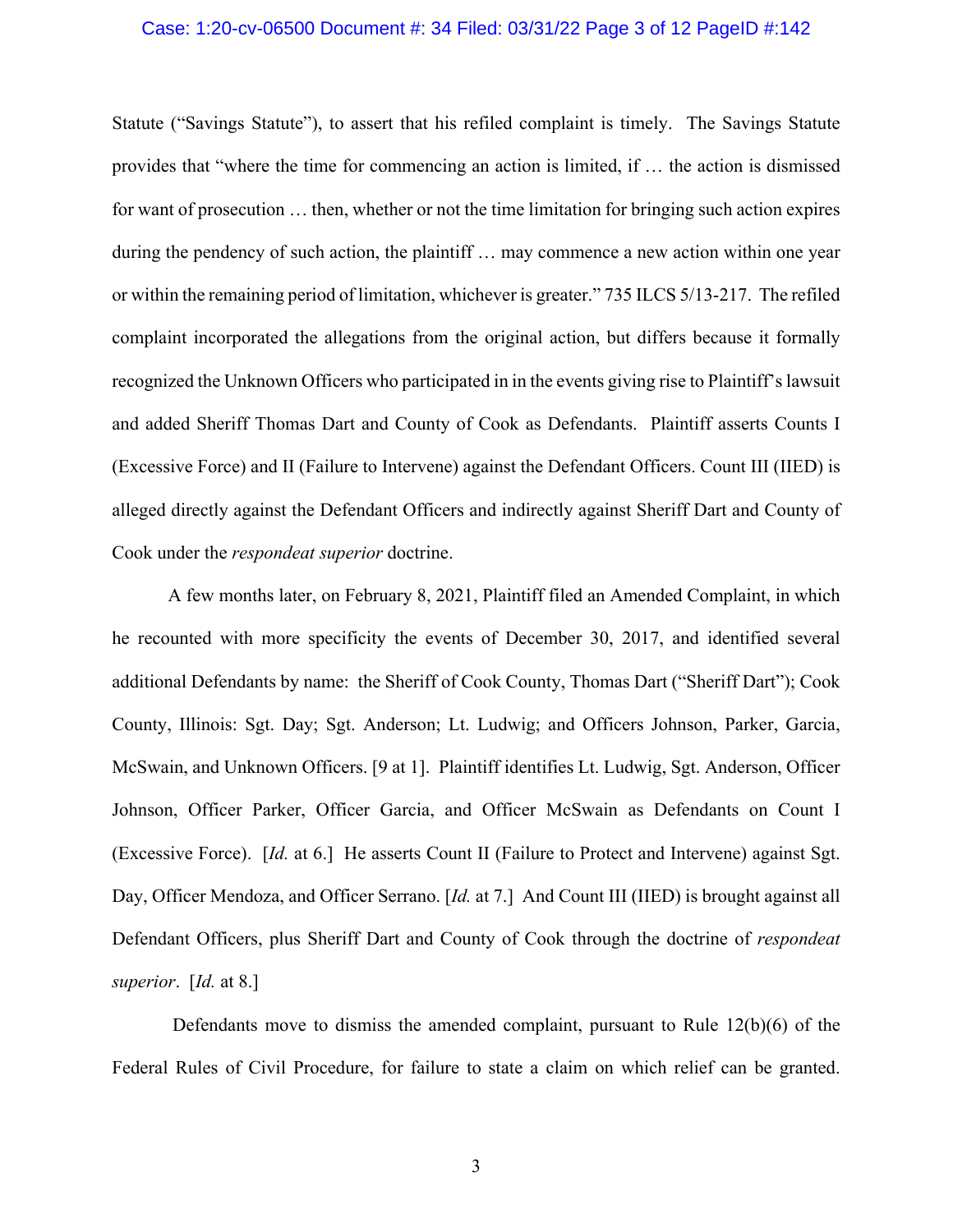## Case: 1:20-cv-06500 Document #: 34 Filed: 03/31/22 Page 4 of 12 PageID #:143

Defendants' 12(b)(6) arguments attack the timeliness of the Amended Complaint, emphasizing that Plaintiff's "claims are barred by the [two-year] statute of limitations [applicable to § 1983 claims] and no equitable doctrine applies to save them, resulting in Plaintiff failing to state a claim upon which relief can be granted." [31 at 2]. Defendants assert several specific grounds for dismissal: *first*, that Plaintiff impermissibly refiled a previously dismissed lawsuit; *second*, that Plaintiff erroneously relied on the Illinois savings statute; *third*; that Plaintiff's claims are barred by the statute of limitations; *fourth*, that the relation-back doctrine is incapable of saving Plaintiff's claim from untimeliness; *fifth*, that equitable tolling cannot be used to save Plaintiff's claim from untimeliness; and *sixth*, that plaintiff failed to plead sufficient factual allegations to ascribe *respondeat superior* liability on Defendants County of Cook and Sheriff Dart.

Plaintiff defends the timeliness of the Amended Complaint, as filed, claiming that "state tolling statutes apply to Section 1983 cases" and that the Illinois Saving Statute confers "an absolute right to re-file [this] action against the same parties and to re-allege the same cause of action" "within one year or within the remaining period of limitation, whichever is greater. 735 ILCS 5/13-217." [32 at 6-7]. Plaintiff also contends that he has "pled sufficient factual allegations to ascribe liability on defendants' County of Cook and Sheriff Dart in his official capacity under the doctrine of respondeat superior." [*Id*. at 7]

## **II. Legal Standard**

For purposes of a motion to dismiss under Rule 12(b)(6), the Court "accept[s] as true all of the well-pleaded facts in the complaint and draw all reasonable inferences in favor of the plaintiff." *Kubiak v. City of Chicago*, 810 F.3d 476, 480-81 (7th Cir. 2016)). To survive a motion to dismiss under Rule 12(b)(6), a plaintiff's complaint must allege facts which, when taken as true, "'plausibly suggest that the plaintiff has a right to relief, raising that possibility above a speculative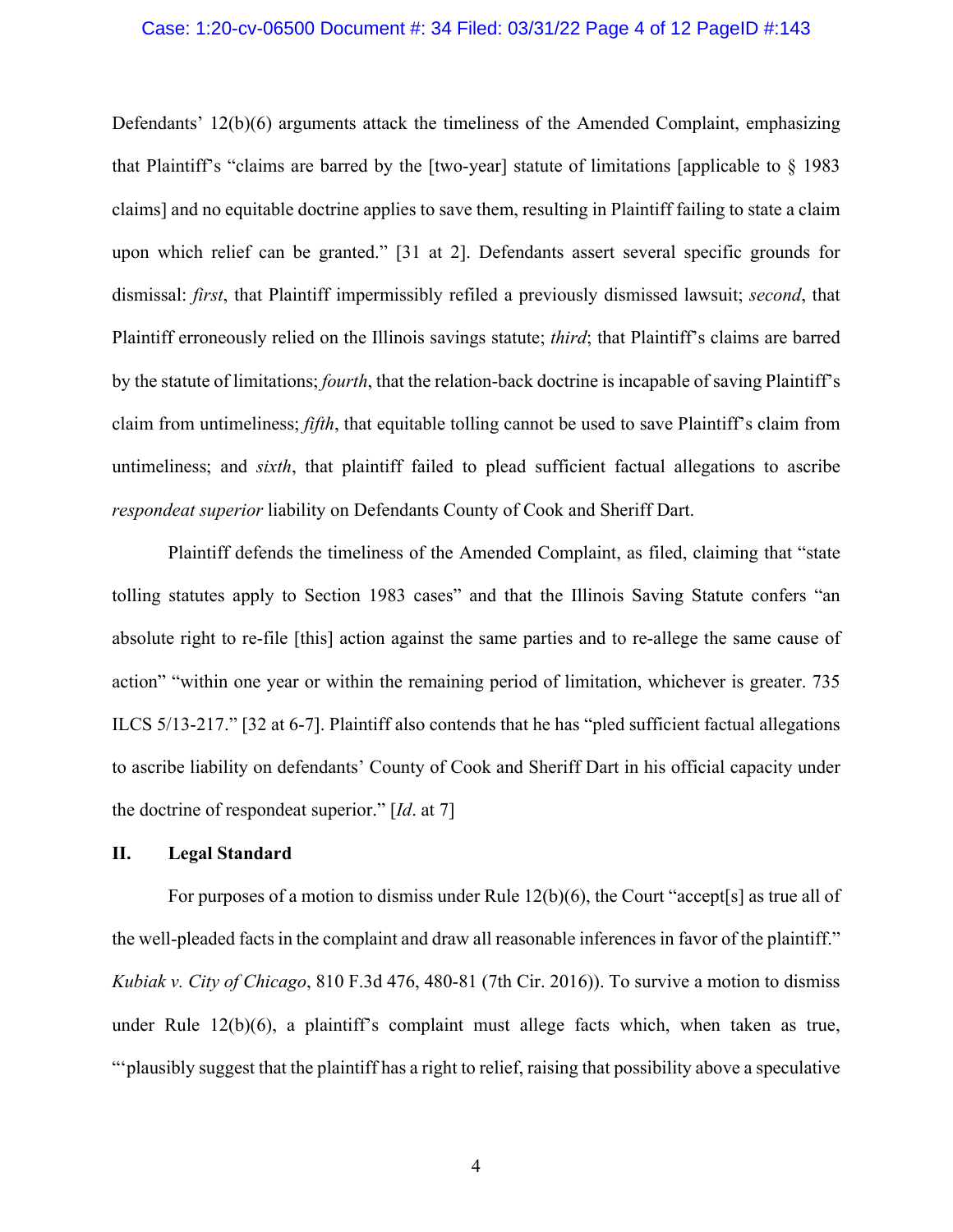## Case: 1:20-cv-06500 Document #: 34 Filed: 03/31/22 Page 5 of 12 PageID #:144

level.'" *Cochran v. Illinois State Toll Highway Auth.*, 828 F.3d 597, 599 (7th Cir. 2016) (quoting *EEOC v. Concentra Health Servs.*, 496 F.3d 773, 776 (7th Cir. 2007)). The Court reads the complaint as a whole to assesses the plausibility of the legal claims. See *Atkins v. City of Chicago*, 631 F.3d 823, 832 (7th Cir. 2011). The Court also may "consider, in addition to the allegations set forth in the complaint itself, documents that are attached to the complaint, documents that are central to the complaint, [documents that] are referred to in it, and information that is properly subject to judicial notice." *Williamson v. Curran*, 714 F.3d 432, 436 (7th Cir. 2013) (citing *Geinosky v. City of Chicago*, 675 F.3d 743, 745 n.1 (7th Cir. 2012)); see also Fed. R. Civ. P. 10(c).

Further, although it is well established that a "complaint may not be amended by the briefs in opposition to a motion to dismiss," *Agnew v. Nat'l Collegiate Athletic Ass'n*, 683 F.3d 328, 348 (7th Cir. 2012), the Court may "consider additional facts set forth in" a brief opposing dismissal "so long as those facts 'are consistent with the pleadings.'" *Phillips v. Prudential Ins. Co. of Am.*, 714 F.3d 1017, 1019–20 (7th Cir. 2013) (quoting *Geinosky*, 675 F.3d at 745 n. 1); see also *In re Dealer Management Systems Antitrust Litigation*, 313 F. Supp. 3d 931, 938-39 (N.D. Ill. 2018) (same); *Jones v. Sparta Cmty. Hosp.*, 716 Fed. Appx. 547, 547 (7th Cir. 2018) ("because [plaintiffappellant] now elaborates on the factual allegations in his amended complaint, and his elaborations are consistent with the pleadings, we consider that information in our review"); *Heng v. Heavner, Beyers & Mihlar, LLC*, 849 F.3d 348, 354 (7th Cir. 2017) ("Materials or elaborations in appellants' brief opposing dismissal may be considered, so long as those materials or elaborations are consistent with the pleadings." (internal quotation marks and citation omitted)).

A motion to dismiss based on a statute of limitations defense is properly brought under Rule 12(b)(6), because legal relief cannot be granted for an untimely claim or lawsuit. *Irwin v. Dep't of Veterans Affairs*, 498 U.S. 89, 96 (1990). Although the statute of limitations is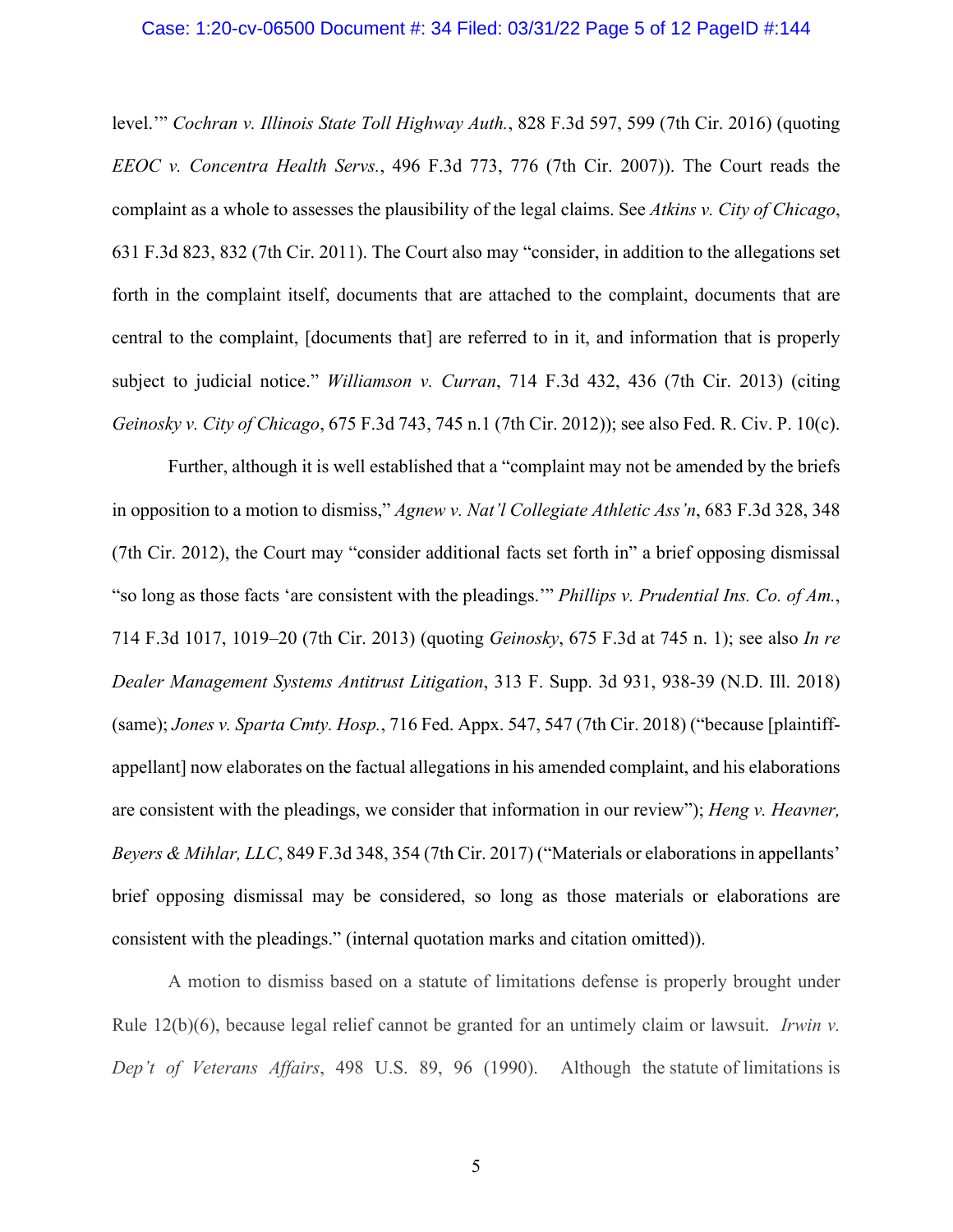## Case: 1:20-cv-06500 Document #: 34 Filed: 03/31/22 Page 6 of 12 PageID #:145

an affirmative defense, a court may dismiss a claim as time-barred if the complaint sets forth the necessary information to show that the statute of limitations has expired. See, *e.g., Tobey v. Chibucos*, 890 F.3d 634, 645 (7th Cir. 2018); *United States v. Lewis*, 411 F.3d 838, 842 (7th Cir. 2005). Thus, "a district court may dismiss under Rule 12(b)(6) something that is indisputably timebarred." *Small v. Chao*, 398 F.3d 894, 898 (7th Cir. 2005).

## **III. Analysis**

## *A. Statute of Limitations*

Once it came to this Court's attention that the instant case was a refiling of a case that originally had been filed in 2017, the statute of limitations issue became self-evident.<sup>3</sup> As noted above, because Section 1983 provides no explicit statute of limitations, federal courts borrow the forum state's personal injury statute of limitations, *Wallace*, 549 U.S. at 388-89, which in Illinois is two years, see *Licari*, 298 F.3d at 667-68. "When absorbing a state period of limitations for § 1983 actions, federal courts take the state's tolling and extension rules as well, unless they are hostile to federal interests." *Gosnell v. City of Troy, Ill.*, 59 F.3d 654, 656 (7th Cir. 1995); see also *Beck v. Caterpillar, Inc.*, 59 F.3d 405, 406 (7th Cir. 1995) ("When the timeliness of a federal cause of action is measured by a state statute of limitations, it only makes sense to apply the state's tolling and savings provisions, for they are interrelated"). And the Seventh Circuit has stated that the Illinois Savings Statute, 735 ILCS 5/13-217, "does not undermine any federal interest." *Gosnell*, 59 F.3d at 656.

The Illinois Savings Statute "applies to only four situations: 1) if judgment is entered for the plaintiff, but reversed on appeal, or 2) if there is a verdict in favor of the plaintiff and, upon

<sup>&</sup>lt;sup>3</sup> Under the random assignment system for cases filed in this District, this case originally was assigned to Judge Kendall. On December 9, 2020, the Executive Committee reassigned the case to this Court [see 3] pursuant to Local Rule 40.3(b)(2) as the refiling of a previously filed case.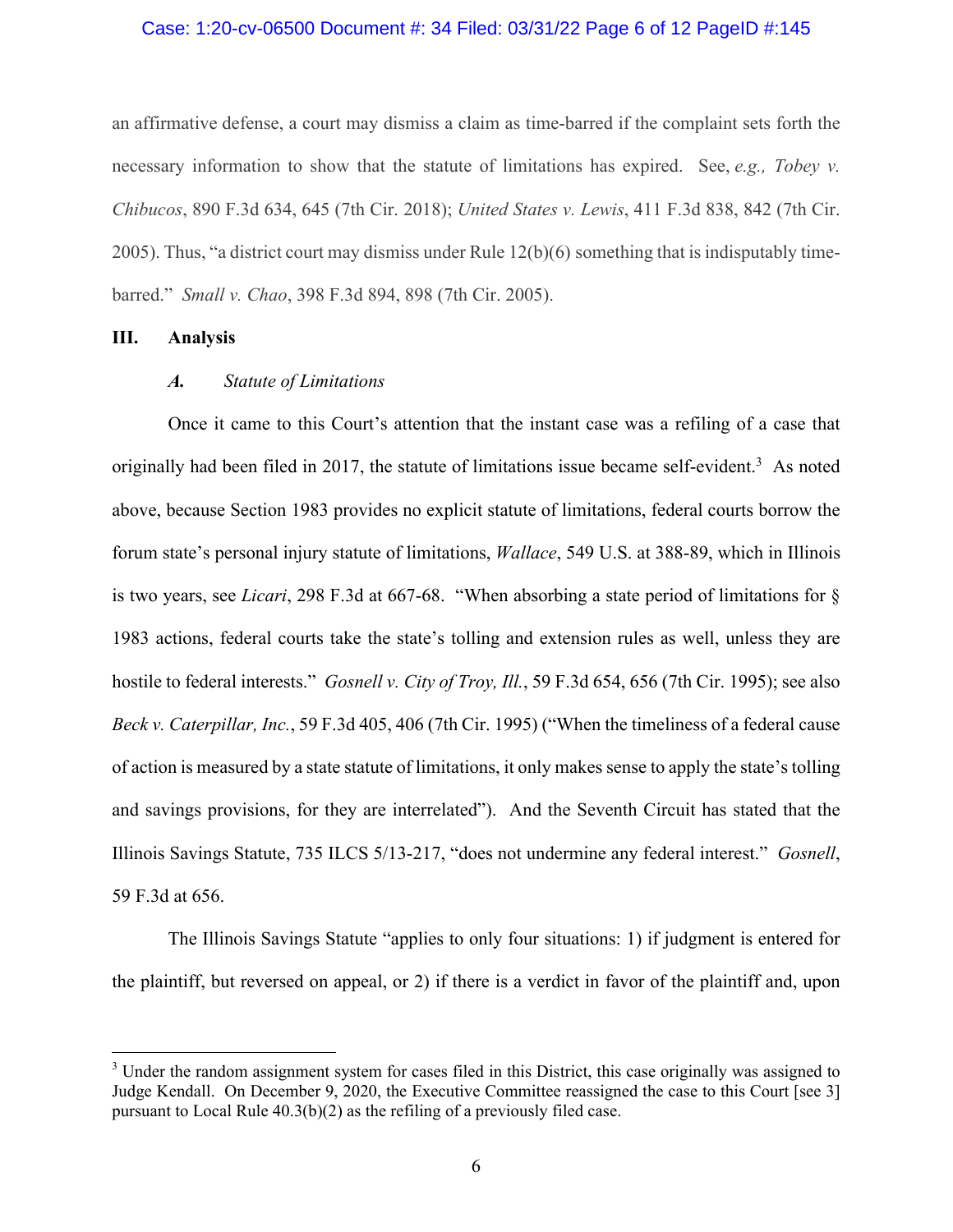## Case: 1:20-cv-06500 Document #: 34 Filed: 03/31/22 Page 7 of 12 PageID #:146

motion in arrest of judgment, the judgment is entered against the plaintiff, or 3) the action is voluntarily dismissed by the plaintiff, or the action is dismissed for want of prosecution, or 4) if the action is dismissed by a United States District Court for lack of jurisdiction." *Mares v. Busby*, 34 F.3d 533, 536 (7th Cir. 1994) (citing 735 ILCS 5/13-217). Under Illinois law, "[t]hese situations are interpreted narrowly." *Id*. (citing Illinois cases). The Seventh Circuit has suggested in *dicta* that the Savings Statute might not apply to a dismissal for failure to properly serve a summons and complaint. *Id*.

There is some ambiguity in this Court's order dismissing the complaint in Plaintiff's earlier case, as it references Plaintiff's failures to (1) "update his address with the Court," (2) "complete and return the service forms," and (3) "effectuate service of process." *Johnson*, Case No. 19-cv-4663 [11]. However, as previously stated, the obligation to effectuate service in that case had been offloaded to the US Marshals Service because Plaintiff—at that time, an indigent, *pro se* prisoner—was in no position to accomplish that task. The Court ordered dismissal because Plaintiff did not complete in a timely manner the preliminary tasks that would have placed the Marshals in position to perform their appointed role, including the return of the required forms. In these circumstances, the prior dismissal order is best understood as resting on failure to prosecute, rather than failure to serve.

Having thus determined that the prior dismissal qualifies for the protection of the Savings Statute, the Court now turns to the timing of Plaintiff's refiled complaints. The parties agree that Plaintiff's claims accrued on the date of the incident, December 30, 2017. Plaintiff's original *pro se* complaint, filed on August 21, 2019, thus was timely. The parties also agree, as does the Court, that the dismissal of the original case for want of prosecution was without prejudice. As the Seventh Circuit repeatedly has explained, "if the suit is dismissed without prejudice, remaining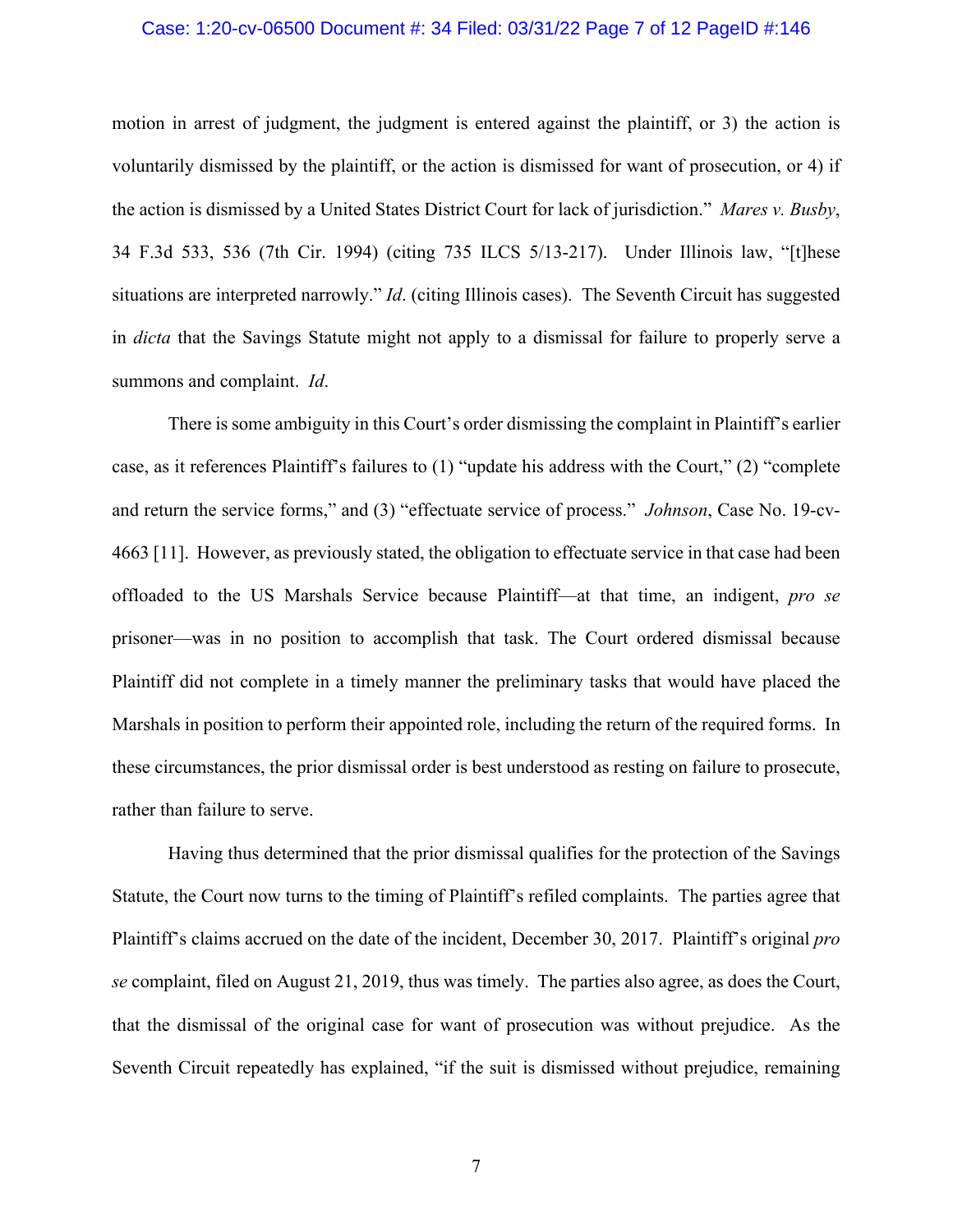## Case: 1:20-cv-06500 Document #: 34 Filed: 03/31/22 Page 8 of 12 PageID #:147

that it can be refiled, then the tolling effect of the filing of the suit is wiped out and the statute of limitations is deemed to have continued running from whenever the cause of action accrued, without interruption by that filing." *Elmore v. Henderson*, 227 F.3d 1009, 1010 (7th Cir. 2000); see also *Beck*, 50 F.3d at 407 ("While his first lawsuit was filed within the limitations period, that suit was voluntarily dismissed pursuant to Fed. R. Civ. P. 41(a), and is treated as if it had never been filed"). This principle can have severe consequences, for "if the statute of limitations has run" at the time of the dismissal order, "the dismissal is effectively with prejudice," though it may be subject to the doctrine of equitable tolling. *Elmore*, 227 F.3d at 1011.

Here, the dismissal order in the prior case was entered on November 22, 2019, which left a little more than a month on the two-year limitations period that applies for Section 1983 lawsuits. But the Savings Statute applies to dismissals for want of prosecution, which gave Plaintiff until the longer of the remaining period of limitation (December 30, 2019) or one year from the date of the dismissal order (November 22, 2020) to commence a new action. By filing this lawsuit on November 2, 2020—this time with the assistance of counsel—Plaintiff made it under the wire with 20 days to spare. Plaintiff's claims against the Defendants identified in that complaint thus plainly survive the motion to dismiss on statute of limitations grounds.

That leaves for further discussion only the additional Defendants first identified by name in Plaintiff's amended complaint, filed on February 8, 2021. Prior to 2010, a delay in ascertaining the true identities of potentially liable individuals might have proved fatal under long-established Seventh Circuit case law. These precedents addressed the identification of the proper parties to the lawsuit and the inability of the "relation back" doctrine to salvage claims against defendants who are not identified within the limitations period. See, *e.g.*, *Jackson v. Kotter*, 541 F.3d 688, 699 (7th Cir. 2008); *Hall v. Norfolk Southern Ry. Co.*, 469 F.3d 590, 597 (7th Cir. 2006); *King v.*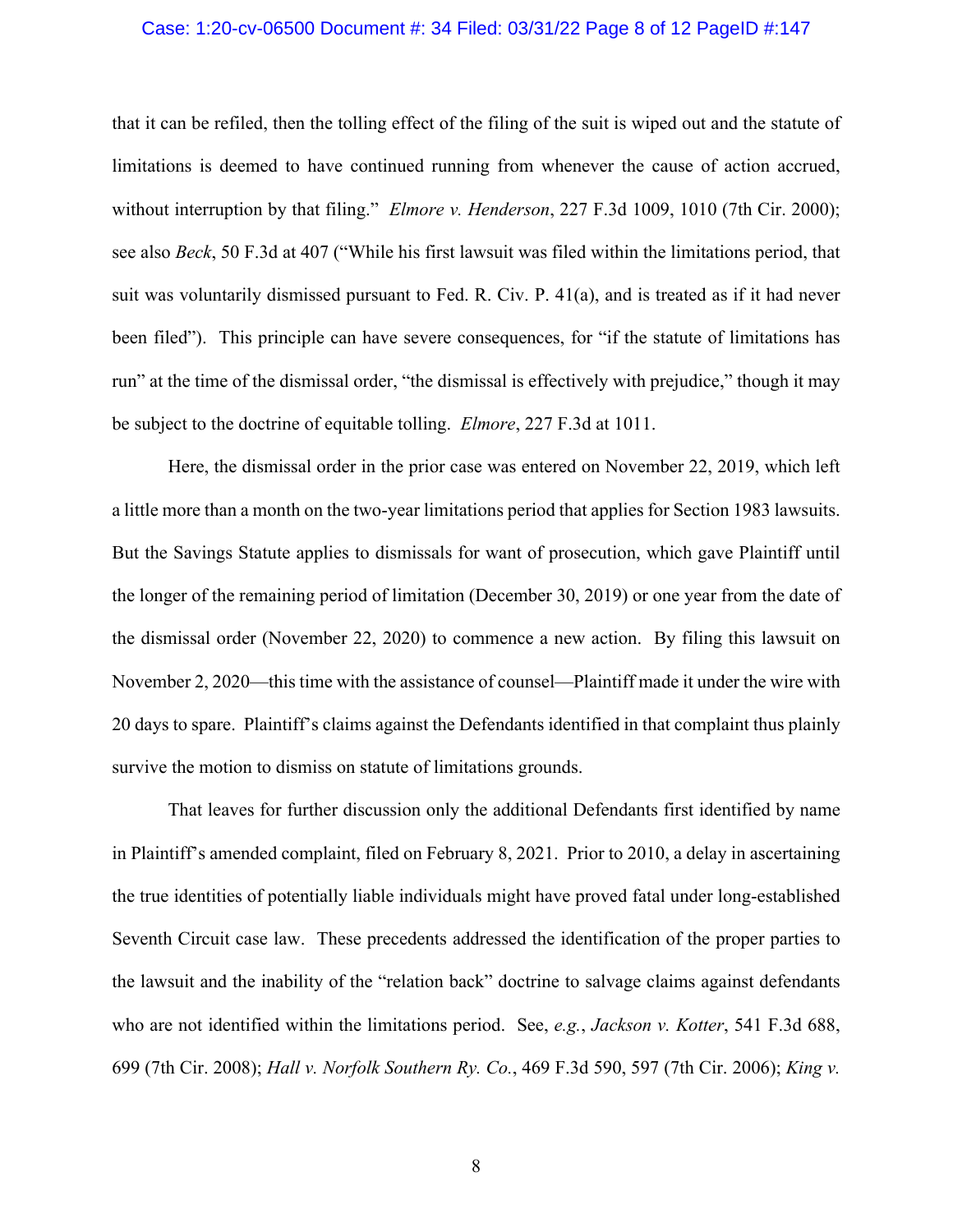### Case: 1:20-cv-06500 Document #: 34 Filed: 03/31/22 Page 9 of 12 PageID #:148

*One Unknown Fed. Corr. Officer*, 201 F.3d 910, 914 (7th Cir. 2000); *Baskin v. City of Des Plaines*, 138 F.3d 701, 704 (7th Cir. 1998); *Worthington v. Wilson*, 8 F.3d 1253, 1256 (7th Cir. 1993); *Wood v. Worachek*, 618 F.2d 1225, 1230 (7th Cir. 1980)). But, as Judge Durkin has explained, the continued applicability of that rule has been "unsettled since the Supreme Court's decision in *Krupski v. Costa Cociere S.p.A.*, 560 U.S. 538, 541 (2010), which concerned a misnamed rather than unknown defendant [and] held that relation back under Rule  $15(c)(1)(C)$  "depends on what the party to be added knew or should have known, not on the amending party's knowledge or its timeliness in seeking to amend the pleading." *Harris v. Dart*, 2020 WL 60201, at \*4 (N.D. Ill. Jan. 6, 2020).

Since *Krupski*, judges in this District have approached the viability of claims against defendants, such as those first named in Plaintiff's amended complaint, through the prism of "what the late-added defendants knew or should have known during the 90-day period after the filing of the original complaint set forth in Rule 4(m)." *Harris*, 2020 WL 60201, at \*4 (citing numerous similar cases); see also *Haroon v. Talbott*, 2017 WL 4280980, at \*7 (N.D. Ill. Sept. 27, 2017) (approving of a "defendant-focused analysis [that] applies whether the plaintiff sues the wrong defendant because of a misunderstanding or sues a fictitious defendant because of a lack of knowledge."); *Clair v. Cook Cty., Ill.*, 2017 WL 1355879, at \*4 (N.D. Ill. Apr. 13, 2017) (after *Krupski*, "the court must limit its inquiry under Rule  $15(c)(1)(C)(ii)$  to what the newly named defendants knew or should have known"). Under this approach, "to determine whether a claim is 'unquestionably untimely' . . . , 'the Court must have before it some record of what the newly added defendants knew about a plaintiff's lawsuit before they were added. Such evidence is rarely before the Court on a motion to dismiss,' and so dismissal on that basis is rare." *Harris*, 2020 WL 60201, at \*4 (quoting *Hawks v. Gade*, 2018 WL 2193197, at \*4-5 (N.D. Ill. May 14, 2018)). The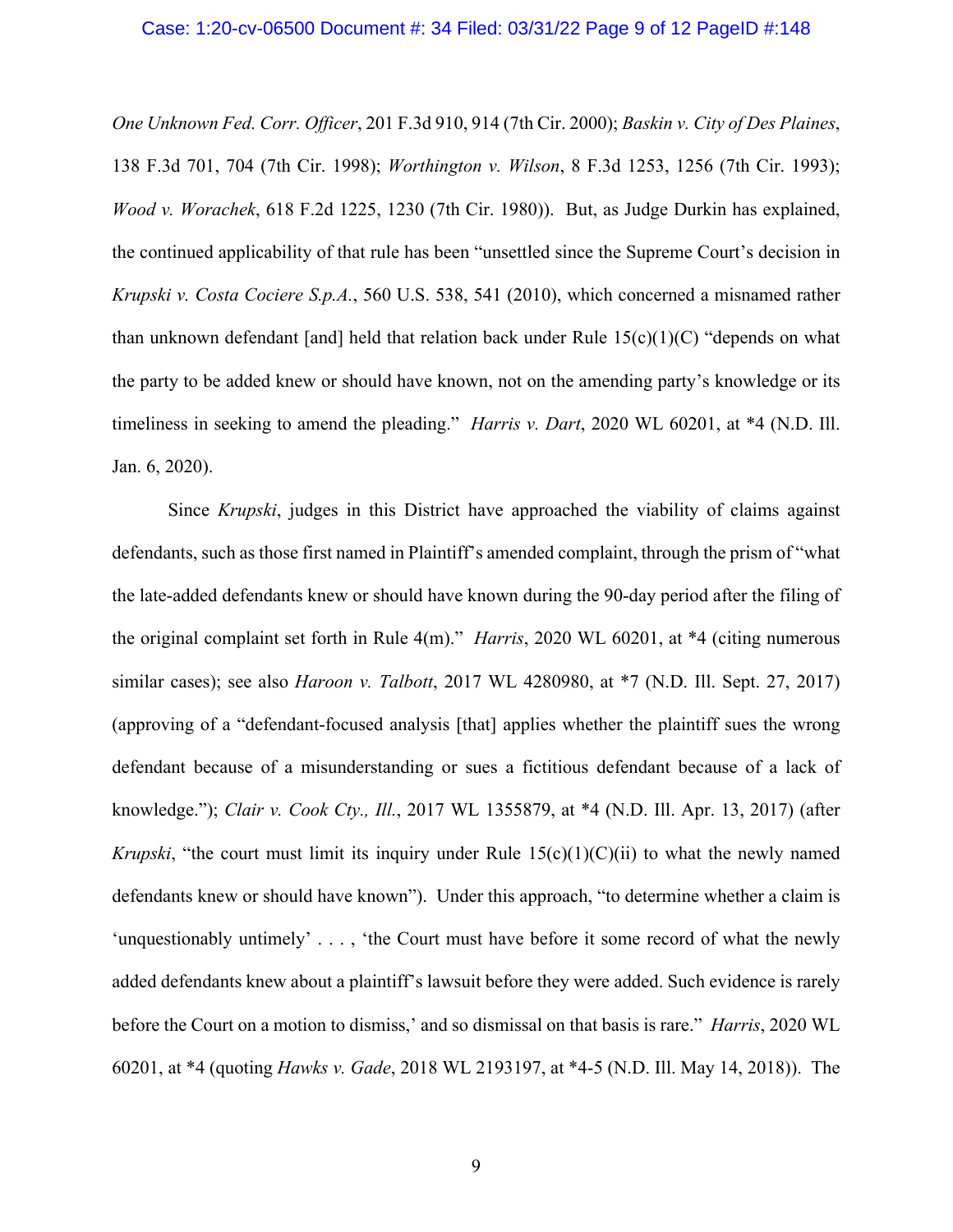## Case: 1:20-cv-06500 Document #: 34 Filed: 03/31/22 Page 10 of 12 PageID #:149

Court will follow this approach because it seems prudent to keep the most recently named Defendants in the lawsuit at this time, subject to further review at a later stage of the case, under the "defendant-focused analysis" outlined above.<sup>4</sup>

## **B. Plausibility of Plaintiff's Claims**

As noted above, to survive a motion to dismiss under Rule 12(b)(6), a plaintiff's complaint must allege facts which, when taken as true, "'plausibly suggest that the plaintiff has a right to relief, raising that possibility above a speculative level.'" *Cochran v. Illinois State Toll Highway Auth.*, 828 F.3d 597, 599 (7th Cir. 2016) (quoting *EEOC v. Concentra Health Servs.*, 496 F.3d 773, 776 (7th Cir. 2007)). Although Defendants challenge Counts I and II on statute of limitations grounds, they do not contest the plausibility of those claims on any other grounds except for any attempt by Plaintiff to impose liability based on the doctrine of *respondeat superior*—an argument that will be discussed below. Accordingly, Counts I and II may proceed against the individual Defendant officers, again subject to further refining under the relation back doctrine after a fuller record has been compiled in regard to what the "late-added" Defendants knew and when they knew it.

In *Monell v. Department of Social Services of the City of New York*, 436 U.S. 658 (1978), the Supreme Court "rejected the common-law theory of *respondeat superior* liability for an employee's actions" and "crafted a new, more restrictive standard to determine when a municipal government itself has caused a deprivation of constitutional rights." *Howell v. Wexford Health Sources, Inc.*, 987 F.3d 647, 653 (7th Cir. 2021). To hold a municipality liable under *Monell*, "[a] plaintiff must show that the violation was caused by  $(1)$  an express government policy;  $(2)$  a

<sup>&</sup>lt;sup>4</sup> The Court also defers any analysis under the equitable tolling doctrine at this time.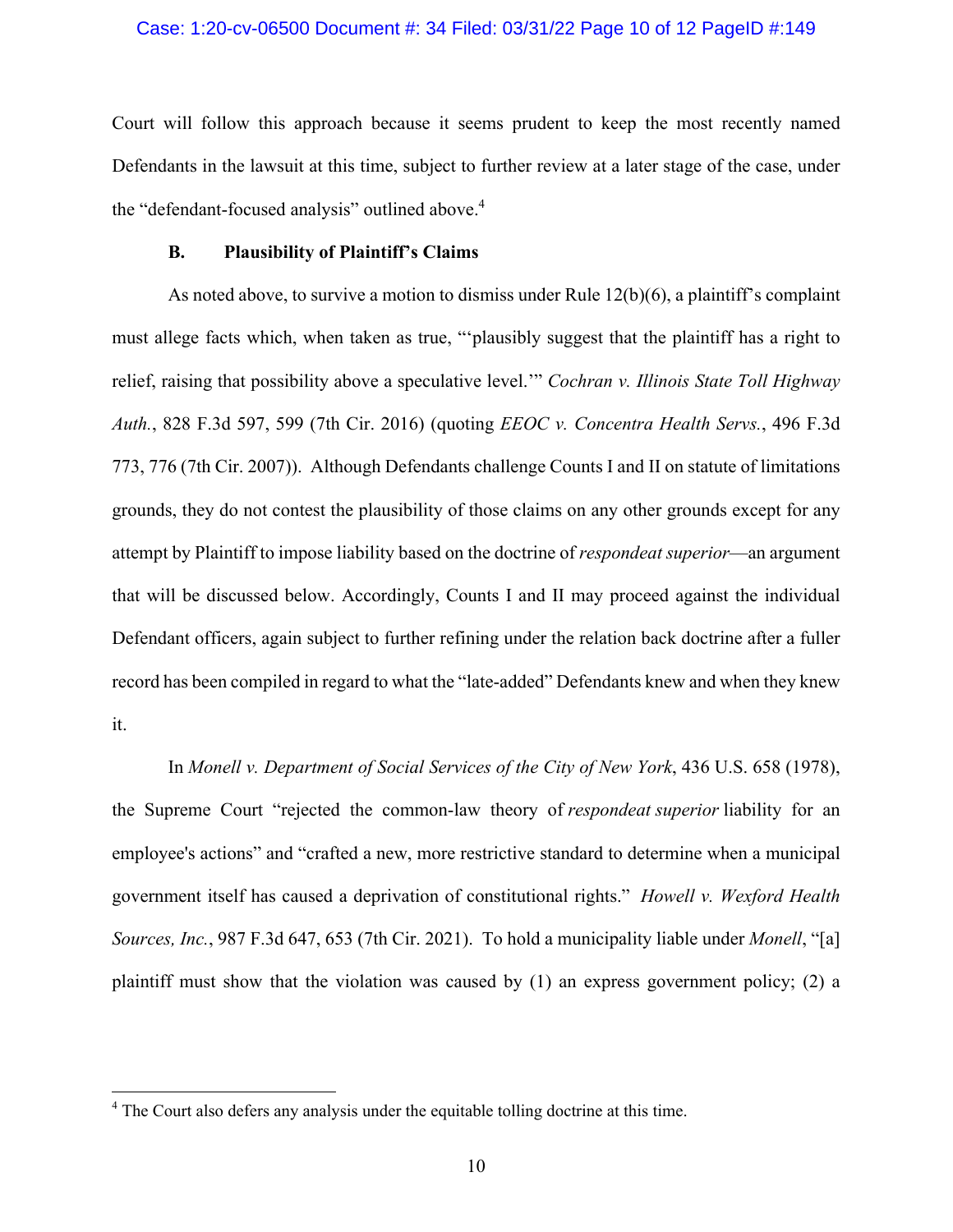## Case: 1:20-cv-06500 Document #: 34 Filed: 03/31/22 Page 11 of 12 PageID #:150

widespread and persistent practice that amounted to a custom approaching the force of law; or (3) an official with final policymaking authority." *Id.*

Plaintiff's Amended Complaint focuses on the actions of each individual Defendant but does not point to any policy, practice, or custom that ties together the asserted tortious acts of the various officers. Nor does Plaintiff identify an official with policy-making authority among the various Defendants he has sued. Accordingly, the Court agrees with Defendants that Plaintiff has failed to plead sufficient factual allegations to impose liability on Defendants County of Cook and Sheriff Dart in his official capacity.<sup>5</sup>

Finally, as to the state law claim for intentional infliction of emotional distress in Count III of the amended complaint, Defendants correctly identify a time bar. Under the Illinois Local Governmental and Governmental Employees Tort Immunity Act, 745 ILCS 10/8-101(a), the statute of limitations for a state law claim against a local entity or its employees is one year. As explained above, dismissal of a claim on limitations grounds is appropriate where the time bar is evident on the face of the complaint. Any IIED claim based on events that took place on December 30, 2017, was too late even as of the date of Plaintiff's *pro se* complaint in Case No. 19-cv-4663 and cannot be resurrected in this lawsuit.

## **IV. Conclusion**

For the reasons stated above, Defendants' motion to dismiss [31] is granted in part and denied in part. Plaintiff may proceed on Counts I and II. Count III, which includes all claims against Cook County and Sheriff Dart, is dismissed. Counsel are directed to file a joint status report no later than April 15, 2022, that includes (a) a deadline for the remaining Defendants to

<sup>&</sup>lt;sup>5</sup> Plaintiff is correct that if Sheriff Dart were a proper Defendant, then Cook County would be a necessary party under *Carver v. Sheriff of LaSalle County*, 203 Ill. 2d 497 (2003), and the Seventh Circuit cases applying the Illinois Supreme Court's holding in that case.